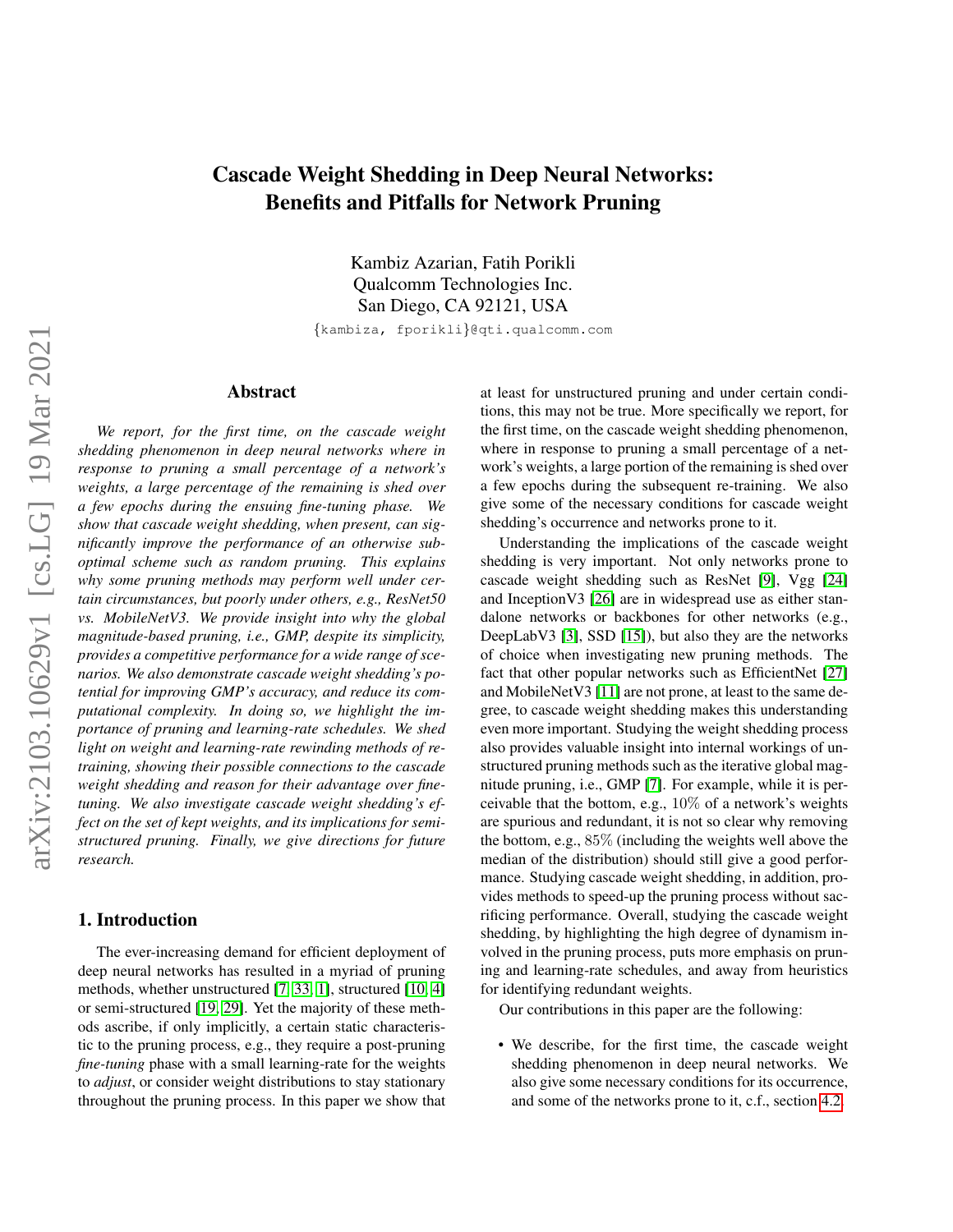- We show that cascade weight shedding, when present, can significantly improve the performance of an otherwise sub-optimal scheme, explaining why some methods perform well for some scenarios, but poorly otherwise, c.f., section [4.3.](#page-4-0)
- We provide insight into the iterative GMP's internal workings, and demonstrate cascade weight shedding's potential for improving its accuracy, and reducing its computational complexity. In doing so, we highlight the importance of pruning and learning-rate schedules, c.f., sections [4.3](#page-4-0) and [4.1.](#page-3-1)
- We shed light on weight and learning-rate rewinding methods of re-training [\[22\]](#page-8-7). In particular, we discuss their possible connections to cascade weight shedding, c.f., section [4.4.](#page-5-0)
- We investigate cascade weight shedding's effects on the final set of kept weights, and its implications for semi-structured pruning, c.f., sections [4.5](#page-5-1) and [4.6.](#page-6-0)
- Finally, we give a few directions for future research in section [5.](#page-6-1)

# 2. Related Work

Several methods have been proposed for structured, unstructured and semi-structured pruning of deep neural networks, e.g., structured methods like [\[10,](#page-7-2) [14\]](#page-8-8) used layer-wise statistics to remove redundant channels from pre-trained layers. Other structured methods like Bayesian compression [\[16\]](#page-8-9), VIBNets [\[4\]](#page-7-3) and L1/L0-regularization [\[25,](#page-8-10) [17\]](#page-8-11) used gates to prune channels while training. Structured pruning methods, while accelerating inference and training of deep neural networks on general-purpose hardware, degrade the accuracy more significantly compared to unstructured pruning methods that remove individual weights. This latter type of pruning has been in use since 1989 in the optimal brain damage [\[13\]](#page-8-12) and optimal brain surgeon [\[8\]](#page-7-7) papers, which removed individual weights based on Hessian information.

Global magnitude pruning, the most influential unstructured method of pruning, was introduced in [\[7\]](#page-7-0) and later used in [\[6\]](#page-7-8) as part of a full model compression pipeline, where smaller weights were removed and the rest were finetuned afterwards. Magnitude-based methods, despite their simplicity, have been used in numerous subsequent works with good results, e.g., [\[33\]](#page-8-0) used a cubical polynomial pruning schedule and an exponentially decaying learning-rate schedule for gradual pruning of networks. Another application of GMP was by [\[22\]](#page-8-7) where weight and learningrate rewinding schemes were used to achieve competitive pruning performances. More recently, [\[1\]](#page-7-1), [\[12\]](#page-8-13) and [\[18\]](#page-8-14) used magnitude-based pruning together with different softthreshold operators to learn per-layer thresholds through back-propagation. GMP has also been used for finding subnetworks, i.e., winning lottery tickets, that work as well as their original network in [\[5,](#page-7-9) [32\]](#page-8-15).

Magnitude-based techniques, however, are not the only unstructured pruning methods, e.g., [\[31\]](#page-8-16) and [\[30\]](#page-8-17) apply the alternating method of Lagrange multipliers, i.e., ADMM, to slowly coax a network into pruning weights, whereas [\[20,](#page-8-18) [28\]](#page-8-19) utilize a variational Bayesian framework. Unstructured pruning methods, despite showing good accuracies at high pruning ratios, are not amenable to implementation on CPU and GPU and require special-purpose hardware for acceleration to be gained. This has motivated semi-structured methods of pruning where the sparsity is regularized to make it utilizable by general-purpose hardware. For example [\[19,](#page-8-1) [21\]](#page-8-20) generalize GMP to either keep or prune entire blocks of adjacent weights, while [\[29,](#page-8-2) [2\]](#page-7-10) induce balanced sparsity by independently pruning each block to the desired level using unstructured methods.

We observe that while most methods operating on a pretrained model required a post-pruning re-training phase, the majority assumed this to be a *fine-tuning* operation with a very small learning-rate. Similarly, various gating methods assumed the network statistics, such as weight distributions, to remain stationary throughout the pruning process. These assumptions were also reflected in likening the pruning process to that of pruning unwanted branches from a tree, while keeping the rest *intact*. In this work, we show that the pruning process is more dynamic than previously thought, i.e., that pruning a set of weights causes the network to shed other weights, which under certain scenarios may trigger a cascade event. Interestingly, while this phenomenon has not been reported in the literature before, its effects are discernible in the hindsight, e.g., [\[7\]](#page-7-0) reported iterative GMP to outperform the single-shot variant, [\[33\]](#page-8-0) reported occasional near-catastrophic performance hits while pruning, [\[22\]](#page-8-7) reported weight and learning-rate rewinding methods to outperform fine-tuning and [\[1,](#page-7-1) [12\]](#page-8-13) showed that the keep-ratio time-traces of their schemes resembled an exponential-decay, despite their methods not imposing any explicit pruning schedule.

# 3. Methodology

In this section we detail the pruning methods and heuristics used in this paper. Unless otherwise stated, all experiments involve pruning a ResNet50 network [\[9\]](#page-7-4), pre-trained on the ImageNet dataset [\[23\]](#page-8-21) to a top-1 accuracy of 79.02%, using the stochastic gradient descent (or SGD) optimizer. The pruning process is conducted over  $N_c = 5$  cycles, each of length  $T_c = 7$  epochs, for a total of  $T = 35$  epochs.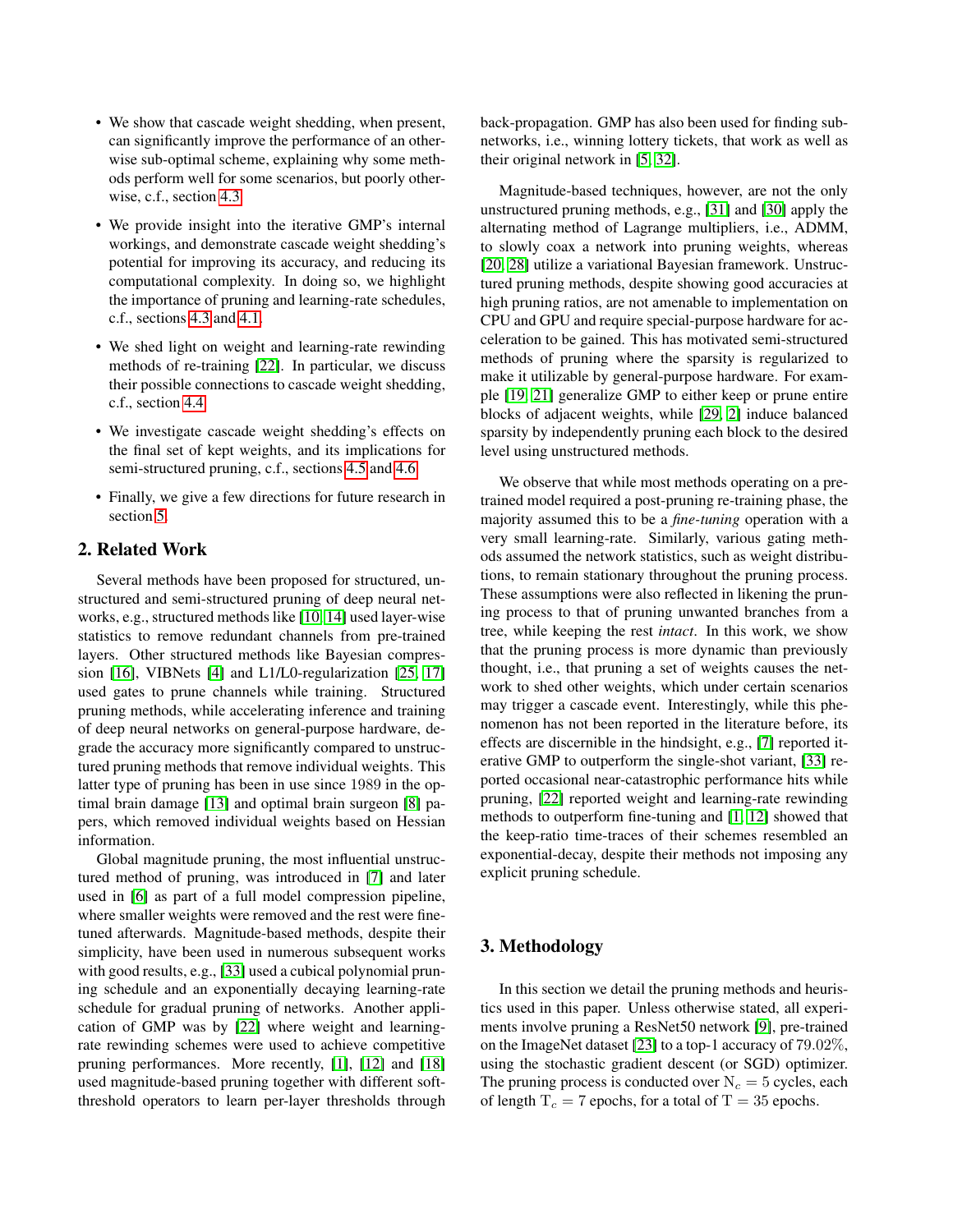#### <span id="page-2-0"></span>3.1. Pruning and Learning-rate Schedules

In this work we either use the 3-step learning-rate schedule, i.e.,

$$
l_{t} = \begin{cases} 1e-2 & \text{if } 11 > \lfloor t \rfloor \ge 0 \\ 1e-3 & \text{if } 23 > \lfloor t \rfloor \ge 11 \\ 1e-4 & \text{if } 35 > \lfloor t \rfloor \ge 23 \end{cases}
$$
 (1)

or the cyclic learning-rate schedule, i.e.,

$$
l_{t} = \begin{cases} 1e-2 & \text{if } \lfloor t \rfloor \bmod T_{c} \in \{0,1,2\} \\ 1e-3 & \text{if } \lfloor t \rfloor \bmod T_{c} \in \{3,4\} \\ 1e-4 & \text{if } \lfloor t \rfloor \bmod T_{c} \in \{5,6\} \end{cases}
$$
 (2)

where  $T > t \geq 0$  is the batch index normalized by the number of batches per epoch  $(|t|,$  hence, simply denotes the epoch index minus one). The cyclic learning-rate schedule is similar to the learning-rate rewinding scheme of [\[22\]](#page-8-7), albeit with a much shorter cycle length.

As for the pruning schedule, we either use the linear, i.e.,

$$
\mathbf{r}_t^{\text{Lin}} = 1 - (1 - \mathbf{R}_f) \cdot \frac{t}{T},\tag{3}
$$

or the exponential schedule, i.e.,

$$
\mathbf{r}_t^{\mathbf{Exp}} = \mathbf{R}_f + \left(1 - \mathbf{R}_f\right) \cdot \exp(\frac{-t}{\tau}),\tag{4}
$$

where  $r_t$  and  $R_f$  denote the current and the final target keepratios, respectively, and  $\tau \ll T$  is the time-constant for the exponential scheduler. We use a batch size of 128 and update  $r_t$  every 100 batches. We note that while the linear schedule prunes the redundant weights at a constant rate, i.e.,

$$
\frac{\mathrm{d}}{\mathrm{d}t}(\mathbf{r}_t^{\mathbf{Lin}} - \mathbf{R}_f) = -\frac{1 - \mathbf{R}_f}{\mathrm{T}},\tag{5}
$$

it has an unbounded *normalized* rate of pruning as t approaches T, i.e.,

$$
\frac{1}{(\mathbf{r}_t^{\mathbf{Lin}} - \mathbf{R}_f)} \cdot \frac{\mathrm{d}}{\mathrm{d}t} (\mathbf{r}_t^{\mathbf{Lin}} - \mathbf{R}_f) = -\frac{1}{\mathrm{T} - t}.
$$
 (6)

On the other hand, while the exponential schedule imposes a larger rate of pruning at the beginning, its normalized rate of pruning is constant throughout the process, i.e.,

<span id="page-2-1"></span>
$$
\frac{1}{(\mathbf{r}_t^{\mathbf{Exp}} - \mathbf{R}_f)} \cdot \frac{\mathrm{d}}{\mathrm{d}t} (\mathbf{r}_t^{\mathbf{Exp}} - \mathbf{R}_f) = -\frac{1}{\tau}.
$$
 (7)

The intuition that a network is most tolerant of pruning at the beginning when it has a lot of redundant weights (i.e.,  $r_t - R_f$  is large) and least tolerant toward the end when it is the leanest (i.e.,  $r_t - R_f$  is small), motivates the exponential pruning schedule. This intuition also motivates the cyclic learning-rate schedule as it supports the constant normalized rate of pruning by providing a full range of learningrates throughout the pruning process. To further match the pruning and learning-rate schedules, we use a variant of the exponential schedule whenever used in conjunction with a cyclic learning-rate, where the target keep-ratio is only updated during the first two epochs in each cycle with the objective that most weights are removed during a high learning-rate phase (c.f., the target keep-ratio plot in Figure [2](#page-3-2) showing the two variants when used with the 3-step and cyclic learning-rates).

#### 3.2. Unstructured GMP and Random Pruning

In this work we use the iterative GMP [\[7\]](#page-7-0) and the random pruning methods to demonstrate the implications of cascade weight shedding for unstructured pruning. In both methods we use a threshold, initialized to a small value, e.g.,  $1e - 4$ , to detect and remove degenerate weights. In other words, once the magnitude of a weight drops below the threshold, it is removed and counted toward the *actual* keep-ratio, i.e.,  $\rho_t$ . In both methods we use a pruning schedule to update the target keep ratio, i.e.,  $r_t$ , at regular intervals, e.g., every 100 batches, and prune additional weights only if  $r_t$  is less than  $\rho_t$ . For the GMP these would be the weights with the smallest magnitudes whereas for random pruning they are chosen by chance. Also, where for the GMP we update the threshold to the magnitude of the largest weight pruned so far, we do not update it for the random pruning.

#### <span id="page-2-2"></span>3.3. Semi-structured GMP

We use the  $4\times1$  GMP method [\[19\]](#page-8-1) to illustrate the effects of the cascade weight shedding on semi-structured pruning. The  $4 \times 1$  GMP is identical to its unstructured counterpart, except that instead of pruning individual weights based on their magnitudes, blocks of weights corresponding to 4 adjacent input channels (for the same output channel and spatial coordinates) are pruned based on the blocks'  $L_2$  norms. Note that we do not prune the individual weights within the kept blocks, irrespective of their magnitudes.

To illustrate the sparsity regularization through selective weight decaying, we also study a variant of the  $4 \times 1$  GMP where depending on a block's  $L_0$  norm, had the weights within the block were pruned, a different amount of weight decaying is applied to all of its weights. More specifically we apply a multiple of  $1e - 4$  as weight decay where the multiplier corresponding to an  $L_0$  norm of  $0, 1, 2, 3$  or 4 is given by  $0, 4, 2, 1$  or 0, respectively. As can be seen, we apply progressively larger weight decays to blocks with more elements already below the threshold in an attempt to regularize such unstructured sparsity.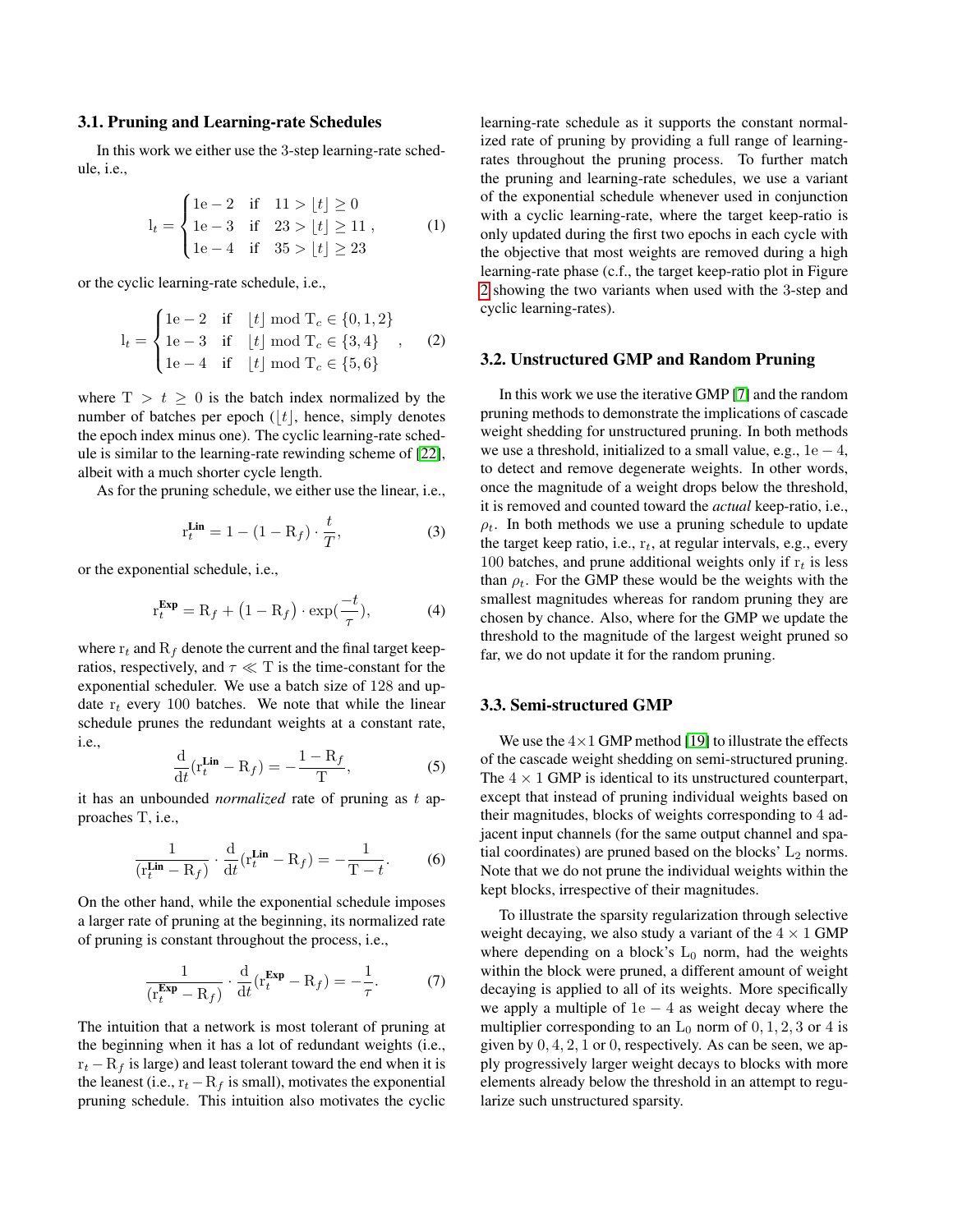

<span id="page-3-3"></span>Figure 1. Effect of pruning schedule, c.f. section [4.1.](#page-3-1)

## 4. Experiments

In this section we detail the experiments we conducted to investigate the cascade weight shedding phenomenon. We start off, however, with a brief discussion of the effects of pruning and learning-rate schedules to facilitate the presentation.

#### <span id="page-3-1"></span>4.1. Effects of Pruning and Learning-rate Schedules

Figure [1](#page-3-3) shows the effects of pruning schedule when compressing a ResNet50 trained on ImageNet using GMP. As can be seen, both the linear schedule and the exponential schedule with the time-constant of 3 perform better than the more aggressive ones initially, i.e., 1% between epochs 15 to 20, only to lose out toward the end. This validates our intuition in section [3.1](#page-2-0) that the last percentage points shed off are the most challenging ones and that the exponential schedule, for which the normalized rate of change is constant, c.f., [\(7\)](#page-2-1), is more suitable. The optimal time-constant for the exponential pruning schedule depends on both the total number of pruning epochs T and the final keep-ratio  $R_f$ .

A closer examination of Figure [1](#page-3-3) reveals the great impact of learning-rate on performance. For example the top-1 accuracy jumps by more than one percent on epoch 12 when the learning-rate is reduced from 1e−2 to 1e−3. Even more importantly, all pruning schedules (except for the most aggressive one), start declining at epoch 24 when learningrate is further reduced to 1e−4. In other words the performance hurts because the learning-rate is too small to sup-



<span id="page-3-2"></span>Figure 2. Effect of learning-rate schedule, c.f., section [4.1.](#page-3-1)

port the needed adaptation of weights. The cyclic learningrate schedule alleviates this problem by switching between high, moderate and low learning-rates throughout the pruning process, c.f., Figure [2.](#page-3-2)

## <span id="page-3-0"></span>4.2. Cascade Weight Shedding

Revisiting Figure [1](#page-3-3) reveals another important aspect, i.e., that the top-1 accuracy suffers a near-catastrophic hit, just as the pruning starts, before quickly recovering a few epochs later (a similar observation was reported in [\[33\]](#page-8-0), but went unexplained). To illustrate this further, we compare the GMP pruning results of ResNet50 for three different scenarios in Figure [3.](#page-4-1) Note that the two scenarios with exponential pruning schedules are identical except for the SGD optimizer's momentum parameter (e.g., 0 vs. 0.9), yet this single difference makes a profound effect, namely, pruning with a momentum of 0 prevents the initial performance hit. It also allows the actual keep-ratio to follow the target closely, whereas with a momentum of 0.9 it is at times more that 15% under. The disparity between the target and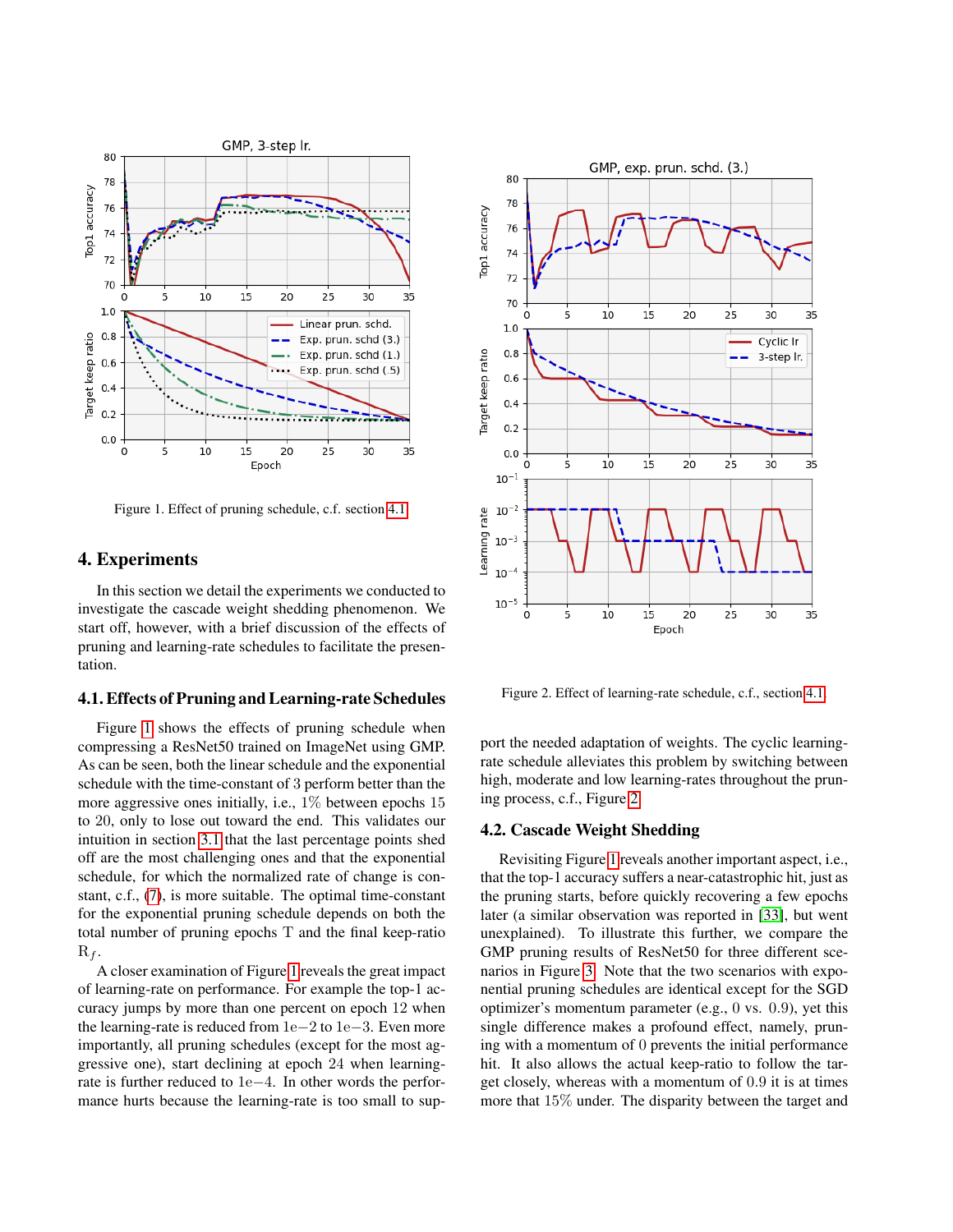the actual keep-ratios is even wider under the linear pruning schedule (i.e., 40% at epoch 5) and is a manifestation of the cascade weight shedding phenomenon.

A closer examination of the actual keep-ratio's time trace shows that the weight shedding starts very early in the pruning process. In fact, it is triggered by the removal of the very first few percentage of weights. It also has a cascading nature where the pruning of the first (seed) weights causes a large number of other weights to be shed, which in turn causes shedding of still other weights, and the process continues. In fact, it is this cascading effect that explains the exponential characteristics of the actual keep-ratio's timetrace (i.e., the bottom plot of Figure [3\)](#page-4-1), even when a linear (and not exponential) pruning schedule is used.

As to the question of necessary conditions, our experiments show that the cascade weight shedding may occur when pruning a ResNet50 network using an SGD optimizer with a momentum of 0.9. It may also occur, although to a lesser degree, with a smaller momentum of 0.6 or 0.3. Our experiments further show that while cascade weight shedding may occur with an EfficientNet-b0 model, it is much less severe and occurs only at a very high momentum of 0.99. We have not observed cascade weight shedding in MobileNetV3 even for a momentum of 0.99. These observations, together with the report from [\[33\]](#page-8-0) concerning InceptionV3 [\[26\]](#page-8-4) (if it is indeed due to the cascade weight shedding), lead us to speculate that a large (i.e., one with 3D convolutional as opposed to depth/point-wise layers), fullytrained architecture and a high momentum value are essential conditions for the cascade weight shedding to occur.

# <span id="page-4-0"></span>4.3. Effects of Cascade Weight Shedding on Unstructured Pruning

The fact that pruning a small number of weights can trigger a cascade process implies that GMP does not operate based on identifying redundant weights, a pillar of unstructured pruning since the start [\[13,](#page-8-12) [8\]](#page-7-7). It further implies that, in a fully-trained model, pruning a set of weights renders another set of weights unfavorable as they now induce noise. Such weights are subsequently shed via back-propagation. The strength of the (iterative) GMP is that it next prunes these newly shed weights instead of the ones in active use. In this sense, iterative GMP is akin to picking fruits by shaking a tree and collecting the fallen ones. In the case of a large fully-trained network with a high momentum, such weight shedding can trigger a cascade process where a very large number of loose weights are removed very rapidly, similar to an avalanche. The looseness assertion is verified by Figure [3,](#page-4-1) which indicates that the top-1 accuracy of the GMP with a momentum of 0.9 is slightly better than GMP with a momentum of 0. This, however, does not mean that the same weights are pruned, c.f., section [4.5.](#page-5-1)

As further evidence for the hypothesis that cascade



<span id="page-4-1"></span>Figure 3. Effect of cascade weight shedding on GMP, c.f., sections [4.2,](#page-3-0) [4.3](#page-4-0) and [4.4.](#page-5-0)

weight shedding only removes loose weights, Figure [4](#page-5-2) compares the performance of the random pruning method in the presence and absence of cascade weight shedding (i.e., momentum values of 0.9 and 0, respectively). As the figure indicates, random pruning in the absence of cascade weight shedding performs quite poorly which is not surprising. What is surprising, however, is the 11.7% boost that it gets from cascade weight shedding. This is because in the latter case most of the weight removals are due to the cascade shedding rather than the random pruning. The performance can further be improved by applying a small amount of weight decay (i.e., 1e−4), which helps pushing down the already shed weights further below the threshold (GMP prunes these weights by design, without any need for weight decaying). Figure [4](#page-5-2) also illustrates a potential pitfall of cascade weight shedding, namely, concealing a pruning method's inherent weaknesses. For example it gives the impression that random pruning, a very poor method, lags GMP only by a few percentage points, i.e., 3.7%, and even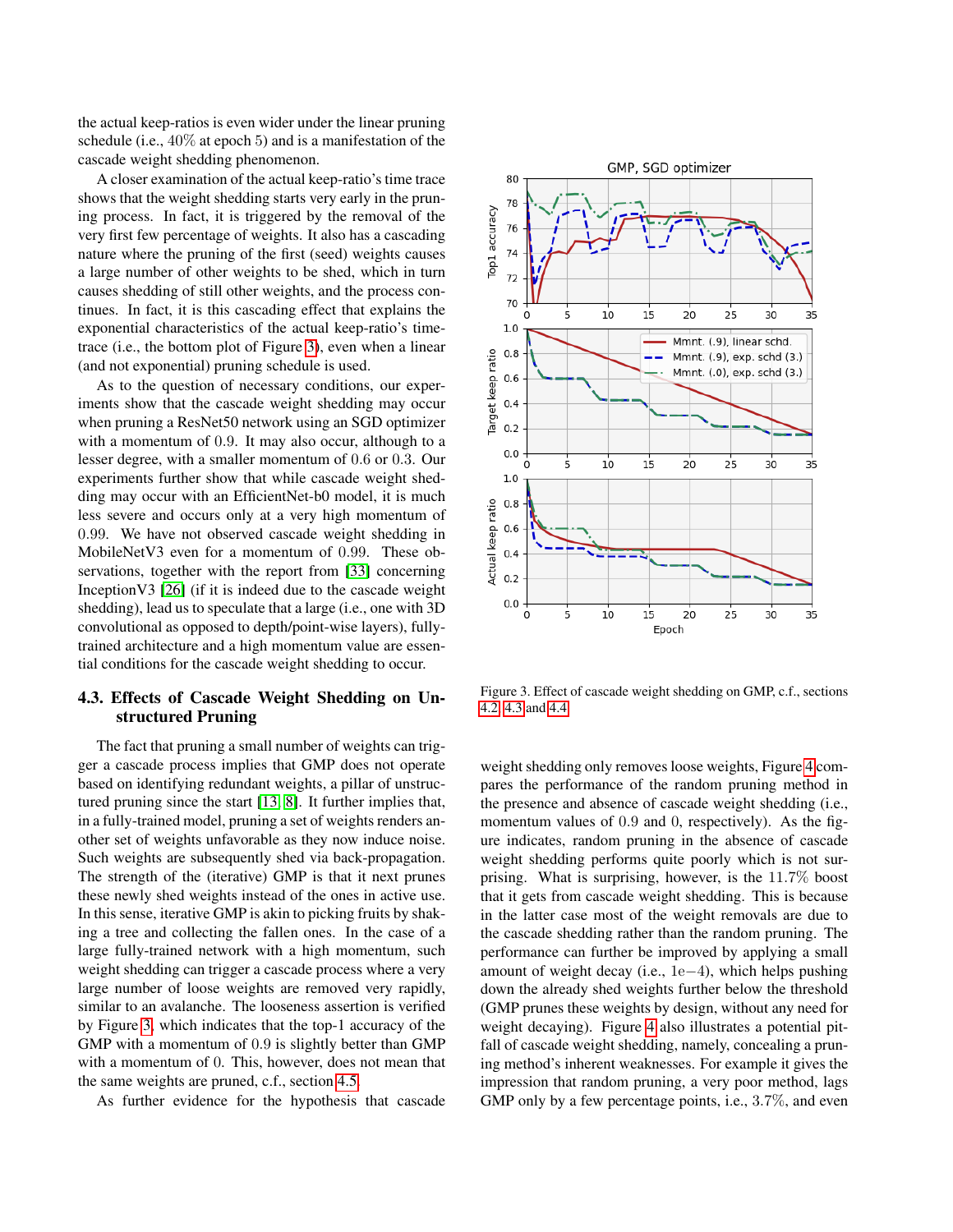

<span id="page-5-2"></span>Figure 4. Effect of weight shedding on Random pruning, c.f., section [4.3.](#page-4-0)

outperforms it by 0.9%, had a linear pruning schedule been used for the latter.

Revisiting Figure [3](#page-4-1) reveals a second potential pitfall of cascade weight shedding when pruning networks. As the actual keep-ratio plot shows, both the rate of weight shedding and its extent vary and depend on various aspects of the triggering event such as the seed weights, their count and how quickly they are pruned. This means that if the triggering event is too severe or the target keep-ratio is too high (e.g., 0.6), the actual keep-ratio may stabilize at a level below the final target keep-ratio, leaving behind a large number of degenerate weights. This makes the accuracy suffer compared to that in the absence of cascade weight shedding notwithstanding which weights have been shed. Also, the very high rate of shedding, e.g., 55% of the entire network in less than 5 epochs for the linear schedule, makes designing pruning methods challenging as it implies that the relevance of weights changes rapidly and significantly throughout the pruning process and that network statistics are highly non-stationary. This high rate of weight shedding also presents an opportunity for speeding-up the GMP method without sacrificing its performance, through a combination of a proper triggering event, learning-rate and pruning schedules.

# <span id="page-5-0"></span>4.4. Possible connections to Weight and Learningrate Rewinding

The cascade weight shedding may in fact explain the advantage of weight and learning-rate rewinding schemes

over fine-tuning. For example, [\[22\]](#page-8-7) reports that fine-tuning a ResNet50 with a momentum of 0.9, after pruning 20% of its weights achieves a lower accuracy compared to retraining by weight rewinding, where the kept weights and the learning-rate are first re-wound to their values from earlier in training. It further reports that rewinding only the learning-rate has a similar, if not better effect. As Figure [3](#page-4-1) suggests, pruning in this scenario most likely results in the shedding of a significant percentage of the weights beyond the initial, e.g., 20% seed in a few short epochs. This high rate of shedding requires larger learning-rates than those normally used with fine-tuning to support the required weight updates.

Interestingly, rewinding weights makes the model "less fully-trained", hence less prone to cascade weight shedding, which alleviates the need for using higher learningrates. If cascade weight shedding is indeed the root cause for the under performance of fine-tuning, other remedies beside weight and learning-rate rewinding may be possible. These include fine-tuning with a momentum of 0 to prevent the cascade weight shedding altogether, or even keeping the original momentum of 0.9 but pruning the, e.g., 20% seed weights gradually over a few epochs to reduce weight shedding's extent. It also follows that weight or learningrate rewinding would not show advantage over fine-tuning for networks not prone to cascade weight shedding such as EfficientNet-b0 or MobileNetV3. Obviously, the speculated connection needs a thorough validation which is beyond the scope of this work.

#### <span id="page-5-1"></span>4.5. Which Weights are Pruned?

Figure [5](#page-6-2) provides insight into the role of cascade weight shedding in determining which weights are kept, i.e., it gives the intersection over union, i.e., IoU, for the set of kept weights under two scenarios. The top plot shows that the GMP method with momentum values of 0 and 0.9 (with similar performances) have an IoU of 0.4 at the final keep-ratio of 0.15. This means that different weights are pruned depending on the presence of cascade weight shedding and its extent. The middle plot indicates a similar effect with respect to weight decaying, i.e., that moderate values of weight decay, with similar performances, have an IoU around 0.4. An aggressive weight decay of 1e − 3, with a much lower top-1 accuracy, results in a considerably smaller IoU, i.e., 0.05. The bottom plot shows a similar trend too where random pruning with a momentum of 0, i.e., a poor pruning method, yields a small IoU of 0.15. Interestingly, improving random pruning's performance through cascade weight shedding (by using a momentum of 0.9) pushes the IoU above 0.2. This suggests that methods with a good performance tend to keep a common set of weights, though the overall set of kept weights varies from one method to the next, and is affected by, e.g.,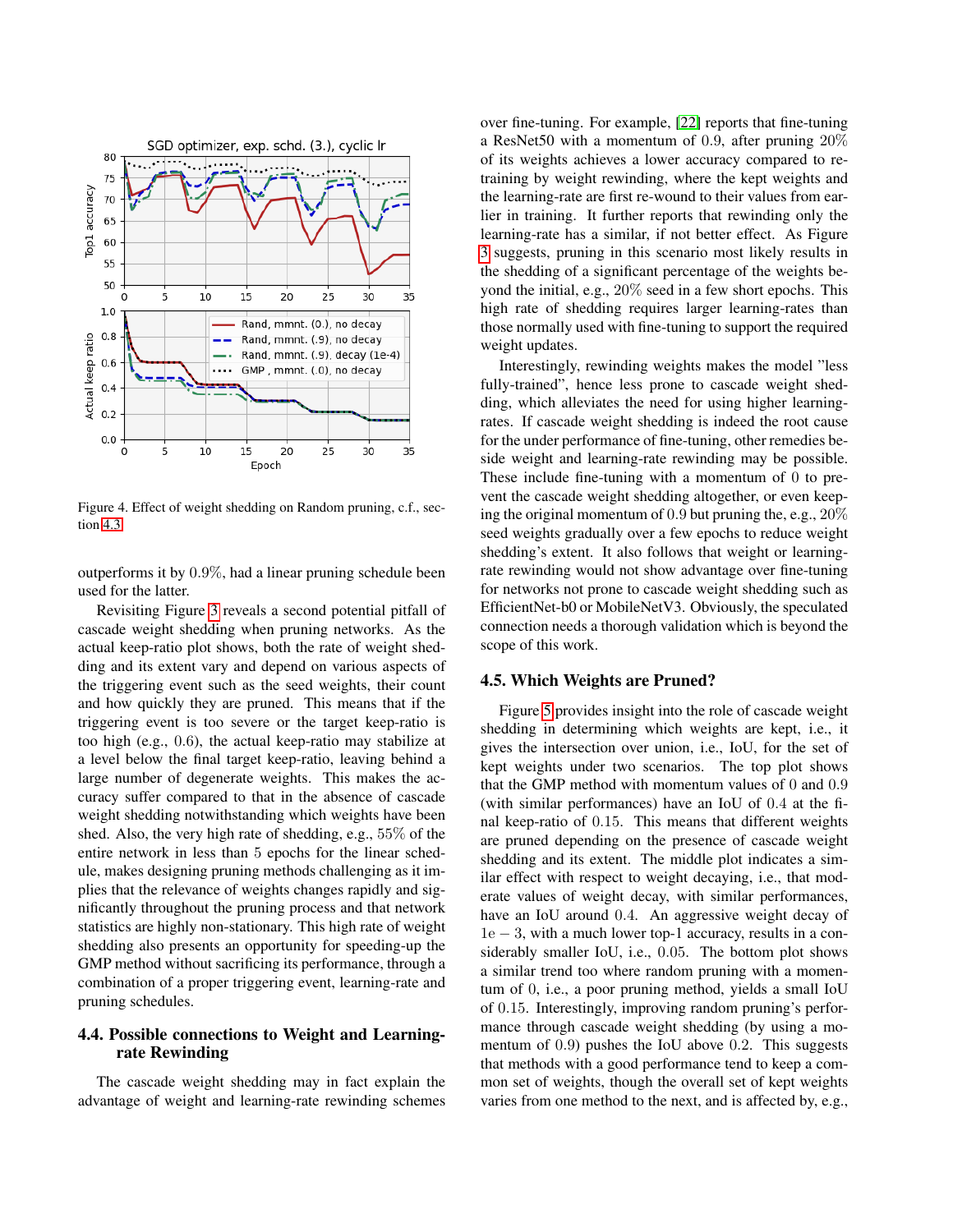

<span id="page-6-2"></span>Figure 5. Effects of cascade weight shedding and weight decaying on the set of kept weights, c.f., section [4.5.](#page-5-1)

cascade weight shedding and weight decaying.

## <span id="page-6-0"></span>4.6. Effects of Cascade Weight Shedding on Semistructured Pruning

The fact that cascade weight shedding can influence which weights are kept is of great importance for semistructured pruning, where it is desired to regularize the induced sparsity according to certain patterns [\[19,](#page-8-1) [21,](#page-8-20) [29,](#page-8-2) [2\]](#page-7-10). Figure [6](#page-7-11) compares the  $4 \times 1$  semi-structured GMP [\[29\]](#page-8-2) scenarios with (i.e., momentum of 0.9) and without (i.e., momentum of 0) cascade weight shedding. The occurrence of the cascade weight shedding for the former scenario is confirmed by the initial drop in its top-1 accuracy. The fact that the target and the actual keep-ratios, despite this occurrence, fall on top of one another is not surprising as these are *block* keep-ratios. The IoU plot also shows that, as expected, the sets of kept blocks differ significantly between the two scenarios. The main observation here is that cascade weight shedding improves the final top-1 accuracy by 1.5%

(in practice the pruned models will be further fine-tuned, so the difference may be a bit different). This is significant, especially noting that regularization through selective weight decaying (as detailed in section [3.3\)](#page-2-2) actually hurts the performance by 0.9%. The fact that weight decaying degrades GMP's performance is not surprising, as it skews the classification loss without benefiting it as argued in [4.3.](#page-4-0) To illustrate why cascade weight shedding improves semistructured GMP, the bottom plot gives the PMF of the kept blocks' L<sub>0</sub> norm *assuming* that weights with a magnitude less than 6e − 3 are degenerate (repeating with other values gives qualitatively similar results). As the plot shows, cascade weight shedding allows the kept blocks to have a significantly lower percentage of degenerate weights, i.e., 25% compared to 60%. This again is expected as cascade weight shedding nulls out a large number of degenerate weights early in the process, enabling the semi-structured GMP to prune out the blocks with the most degenerate ones and keep the ones that have the least number of them. We expect the cascade weight shedding to have a similar enhancing effect with respect to balanced-sparsity variants [\[29\]](#page-8-2).

#### <span id="page-6-1"></span>5. Future Directions

As was shown, cascade weight shedding can benefit pruning by improving its performance and reducing its computational complexity, or hurt it by concealing its inherent weaknesses and leaving behind too many degenerate weights. A better understanding of the various aspects of the cascade weight shedding is hence critical. Such aspects include conditions necessary for its occurrence such as architecture characteristics, type of optimizer, amount of training, learning-rate and pruning schedules, training dataset, characteristics of the triggering event that control the final extent of shedding, and factors that enable efficient regularization of the induced sparsity as desired.

Another potential application of the weight shedding phenomenon (whether controlled, or cascading) is with respect to identifying the sets of co-dependent weights, sometimes referred to as the winning lottery tickets [\[5,](#page-7-9) [32\]](#page-8-15). This may be done in two ways. One is by knocking out a small set of seed weights and studying the set of weights subsequently shed. Another possibility is through repeated pruning of a network using, e.g., different sets of seed weights, weight decays or momentum values, and analyzing the common subset of kept weights among them.

## 6. Conclusion

We reported, for the first time, on the cascade weight shedding phenomenon in deep neural networks, where in response to pruning a small percentage of a network's weights, a large percentage of the remaining is rapidly shed during the ensuing fine-tuning phase. We showed that cas-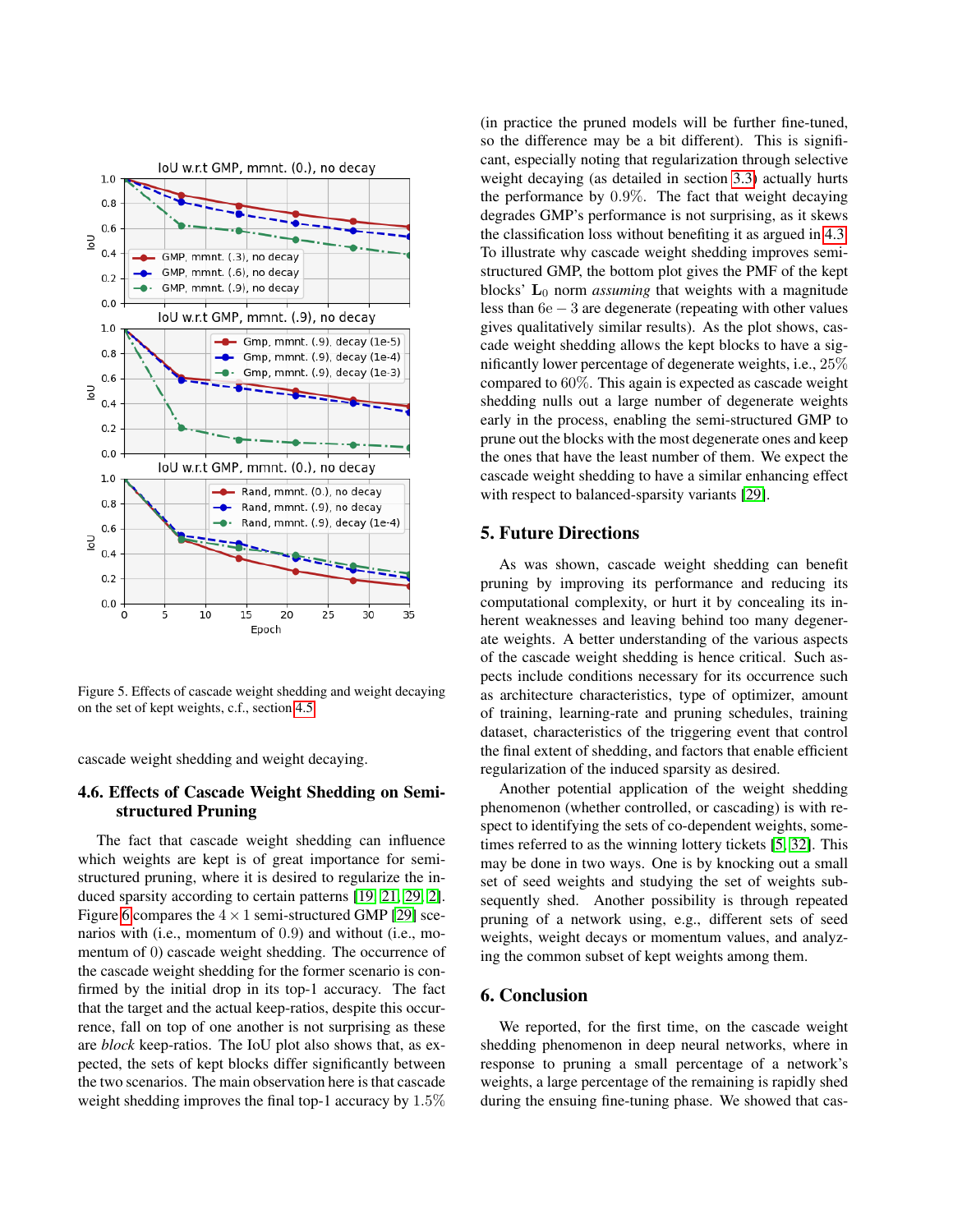

<span id="page-7-11"></span>Figure 6. Effects of cascade weight shedding and weight decaying on 4x1 semi-structured GMP, c.f., section [4.6.](#page-6-0)

cade weight shedding, when present, can significantly improve the performance of an otherwise sub-optimal scheme such as random pruning. This explains why some pruning methods may perform well under certain circumstances, but poorly under others. We provided insight into why iterative GMP despite its simplicity, provides such competitive performances for a wide range of scenarios. We also demonstrated cascade weight shedding's potential for improving GMP's accuracy, and speeding it up, hence alleviating its

computational complexity. In doing so, we highlighted the importance of pruning and learning-rate schedules. We shed light on weight and learning-rate rewinding methods of retraining. In particular, we discussed their possible connections to cascade weight shedding, explaining the reason for their advantage over fine-tuning. We investigated cascade weight shedding's effects on which weights are pruned, and its implications for semi-structured pruning. Finally we provided a few directions for future research.

# References

- <span id="page-7-1"></span>[1] Kambiz Azarian, Yash Bhalgat, Jinwon Lee, and Tijmen Blankevoort. Learned threshold pruning, 2020.
- <span id="page-7-10"></span>[2] Shijie Cao, Chen Zhang, Zhuliang Yao, Wencong Xiao, Lanshun Nie, Dechen Zhan, Yunxin Liu, Ming Wu, and Lintao Zhang. Efficient and effective sparse lstm on fpga with bankbalanced sparsity. In *Proceedings of the 2019 ACM/SIGDA International Symposium on Field-Programmable Gate Arrays*, page 63–72, New York, NY, USA, 2019. Association for Computing Machinery.
- <span id="page-7-5"></span>[3] Liang-Chieh Chen, Yukun Zhu, George Papandreou, Florian Schroff, and Hartwig Adam. Encoder-decoder with atrous separable convolution for semantic image segmentation. In *The European Conference on Computer Vision (ECCV)*, September 2018.
- <span id="page-7-3"></span>[4] Bin Dai, Chen Zhu, and David Wipf. Compressing neural networks using the variational information bottleneck. *arXiv preprint arXiv:1802.10399*, 2018.
- <span id="page-7-9"></span>[5] Jonathan Frankle and Michael Carbin. The lottery ticket hypothesis: Finding sparse, trainable neural networks. In *7th International Conference on Learning Representations, ICLR 2019, New Orleans, LA, USA, May 6-9, 2019*, 2019.
- <span id="page-7-8"></span>[6] Song Han, Huizi Mao, and William J Dally. Deep compression: Compressing deep neural networks with pruning, trained quantization and huffman coding. *arXiv preprint arXiv:1510.00149*, 2015.
- <span id="page-7-0"></span>[7] Song Han, Jeff Pool, John Tran, and William J. Dally. Learning both weights and connections for efficient neural networks. *CoRR*, abs/1506.02626, 2015.
- <span id="page-7-7"></span>[8] Babak Hassibi, David G. Stork, and Gregory J. Wolff. Optimal brain surgeon: Extensions and performance comparison. In *Advances in Neural Information Processing Systems 6, [7th NIPS Conference, Denver, Colorado, USA, 1993]*, pages 263–270, 1993.
- <span id="page-7-4"></span>[9] Kaiming He, Xiangyu Zhang, Shaoqing Ren, and Jian Sun. Deep residual learning for image recognition. In *2016 IEEE Conference on Computer Vision and Pattern Recognition, CVPR 2016, Las Vegas, NV, USA, June 27-30, 2016*, pages 770–778. IEEE Computer Society, 2016.
- <span id="page-7-2"></span>[10] Yihui He, Xiangyu Zhang, and Jian Sun. Channel pruning for accelerating very deep neural networks. In *IEEE International Conference on Computer Vision, ICCV 2017, Venice, Italy, October 22-29, 2017*, pages 1398–1406, 2017.
- <span id="page-7-6"></span>[11] Andrew Howard, Mark Sandler, Grace Chu, Liang-Chieh Chen, Bo Chen, Mingxing Tan, Weijun Wang, Yukun Zhu, Ruoming Pang, Vijay Vasudevan, Quoc V. Le, and Hartwig